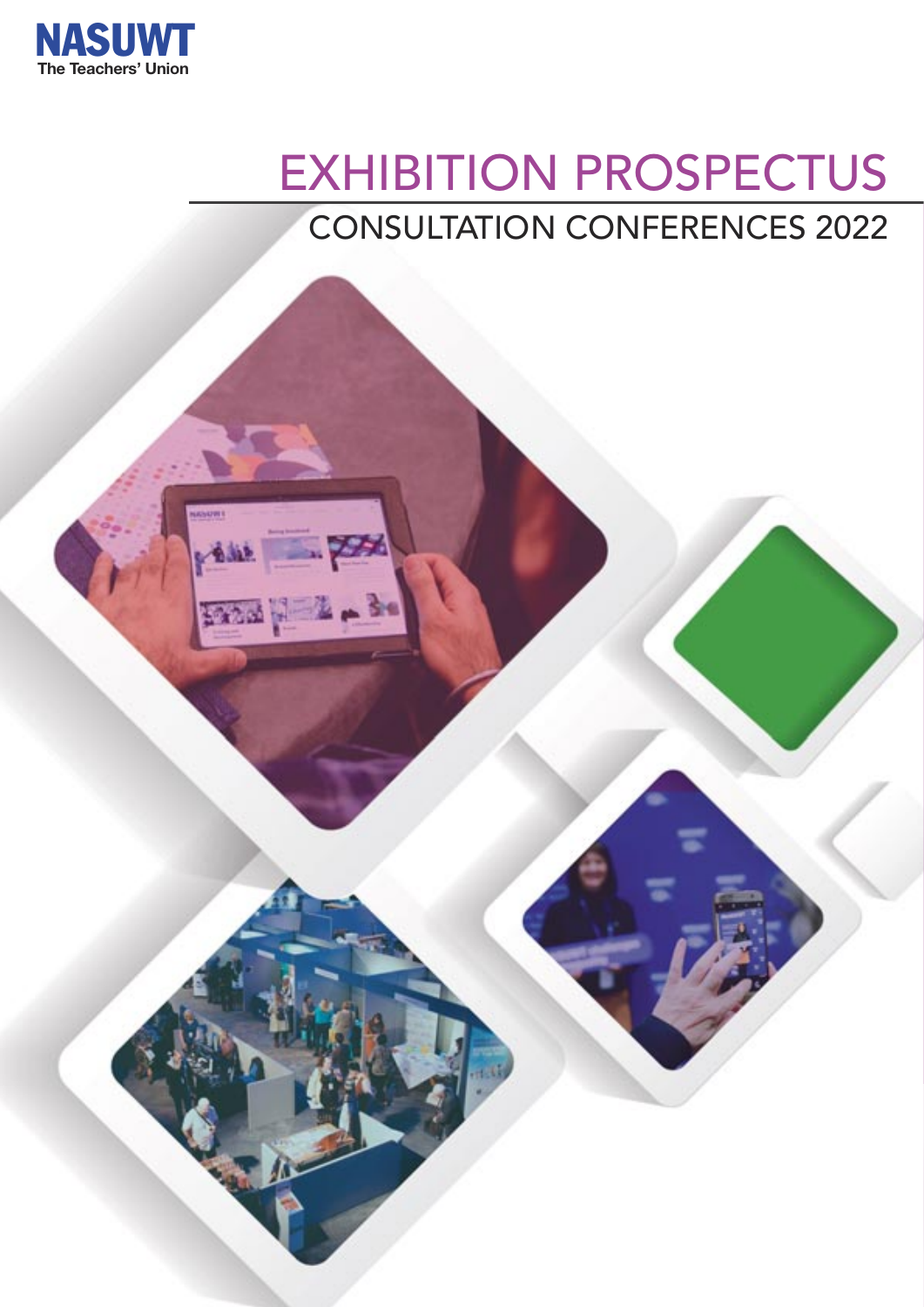#### **Background**

The NASUWT is The Teachers' Union and represents teachers and headteachers across the United Kingdom. By 'putting teachers first', the NASUWT works to enhance the status of the teaching profession to deliver real improvements to teachers' working lives, while seeking to ensure they are recognised and rewarded as highly skilled professionals with working conditions that enable them to focus on their core role of teaching.

The NASUWT hosts Consultation Conferences for its members throughout the year to bring together under-represented groups within the Union. The aims are to promote networking, enable members to share their experiences and to influence the policy and practice of the Union.

For 2022, the NASUWT will be hosting five Consultation Conferences which will all take place in Birmingham.

The NASUWT is committed to hosting sustainable events, and aims for these to be **paperless conferences**, including the exhibition. This commitment will see the NASUWT and our exhibitors make maximum use of technology to ensure an engaging and fully interactive experience.

#### **Why exhibit?**

Our Conferences host a popular and exclusive exhibition area where organisations can exhibit to showcase their products or services to teachers and headteachers from across the UK and beyond.

This will be an excellent opportunity to increase awareness of your campaigns, services or products.

#### **Cost of exhibiting**

The NASUWT wishes to encourage organisations to exhibit products/services which are aligned to our values and principles and which would be of interest to our members. Therefore, the cost of exhibiting for those eligible is complimentary.

• Exhibitors are required to finance their own accommodation, meals and travel expenses. Lunch and refreshments will be provided.

#### **What is included**

- trestle table which is clothed;
- two chairs:
- exhibition passes;
- lunches and refreshments;
- featured on the Conference App.

#### **Exhibition guide advertisements**

• Make the most of your presence at the Conference by placing a full or half-page advert in the exhibition guide, which will be available to download on the Conference App.

If this is of interest, please contact us at **exhibitions@mail.nasuwt.org.uk** for further information.

#### **What is required from you?**

- a commitment to sustainability and to minimising the carbon footprint of the event, including by reducing or eliminating the use of paper;
- a risk assessment and a copy of your public liability (PL) insurance (please note: if you do not have PL insurance, we can still accept your request);
- for you to be present at your stand for the duration of the Conference;
- to keep your stand area clean and tidy;
- if you wish to hold any prize draws or competitions, inform the NASUWT beforehand and obtain approvals for such activities;
- a commitment to trade unionism, equality, human rights and social justice.

Please note we will not accept exhibitors who promote values or policies contrary to those of the NASUWT.

#### **How to book**

To secure your place, please complete your details below and return to **exhibitions@mail.nasuwt.org.uk**.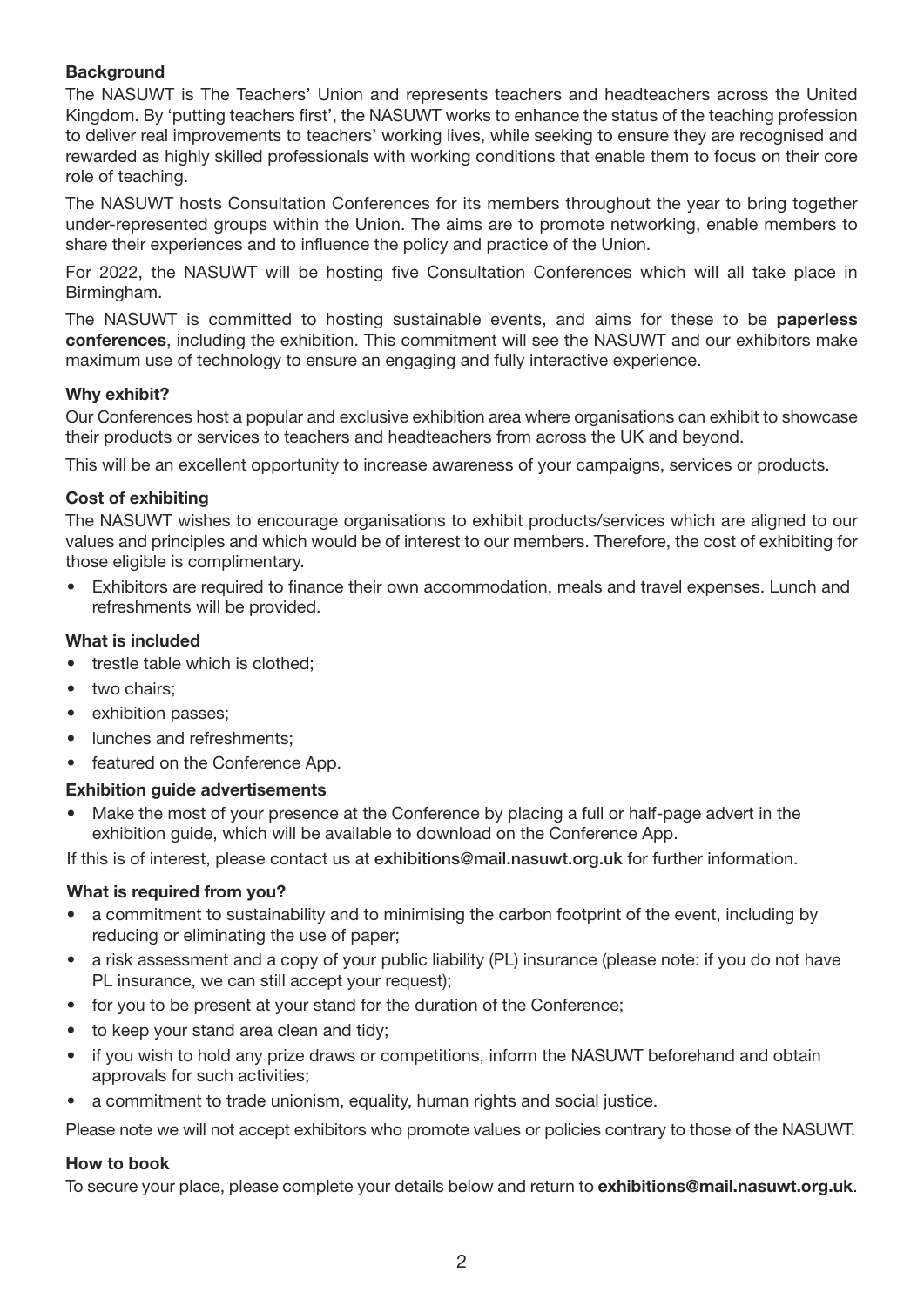### **CONSULTATION CONFERENCES**

**Black Teachers' Consultation Conference – Saturday 21 May 2022 – Hilton Metropole, Birmingham** This Consultation Conference attracts 450 teachers from Black and minority ethnic backgrounds and aims to enable our teachers to engage with the key issues and challenges facing the Union, share experiences, meet other members and shape the future of the NASUWT.

**LGBTI Teachers' Consultation Conference – Saturday 11 June 2022 – Park Regis Hotel, Birmingham** The LGBTI Conference draws up to 250 teachers from across the UK, who come together to hear from keynote speakers and to share their experiences, whilst enjoying a safe space for LGBTI members to network and to share their views and experiences.

#### **Disabled Teachers' Consultation Conference – Saturday 17 September 2022 – Hilton Metropole, Birmingham**

Disabled teachers from across the UK attend to discuss a range of issues affecting disabled workers in the teaching profession. We welcome 200 members each year to this event where they can share a safe space to network, exchange experiences, gain advice and support, and shape ideas for the future of the NASUWT and the teaching profession.

**Women Teachers' Consultation Conference – Saturday 8 October 2022 – Hilton Metropole, Birmingham** The Women Teachers' Conference attracts up to 400 NASUWT members from across the UK. The issues raised at this Conference are part of the Union's work and campaigning on women's equality.

**Young Teachers' Consultation Conference – Saturday 12 November 2022 – Hilton Metropole, Birmingham** The Young Teachers' Conference is for members who are 30 years and younger and attracts up to 100 attendees, and this number continues to grow. This Conference provides a safe space to network and shape ideas for the future of the Union and young teachers.

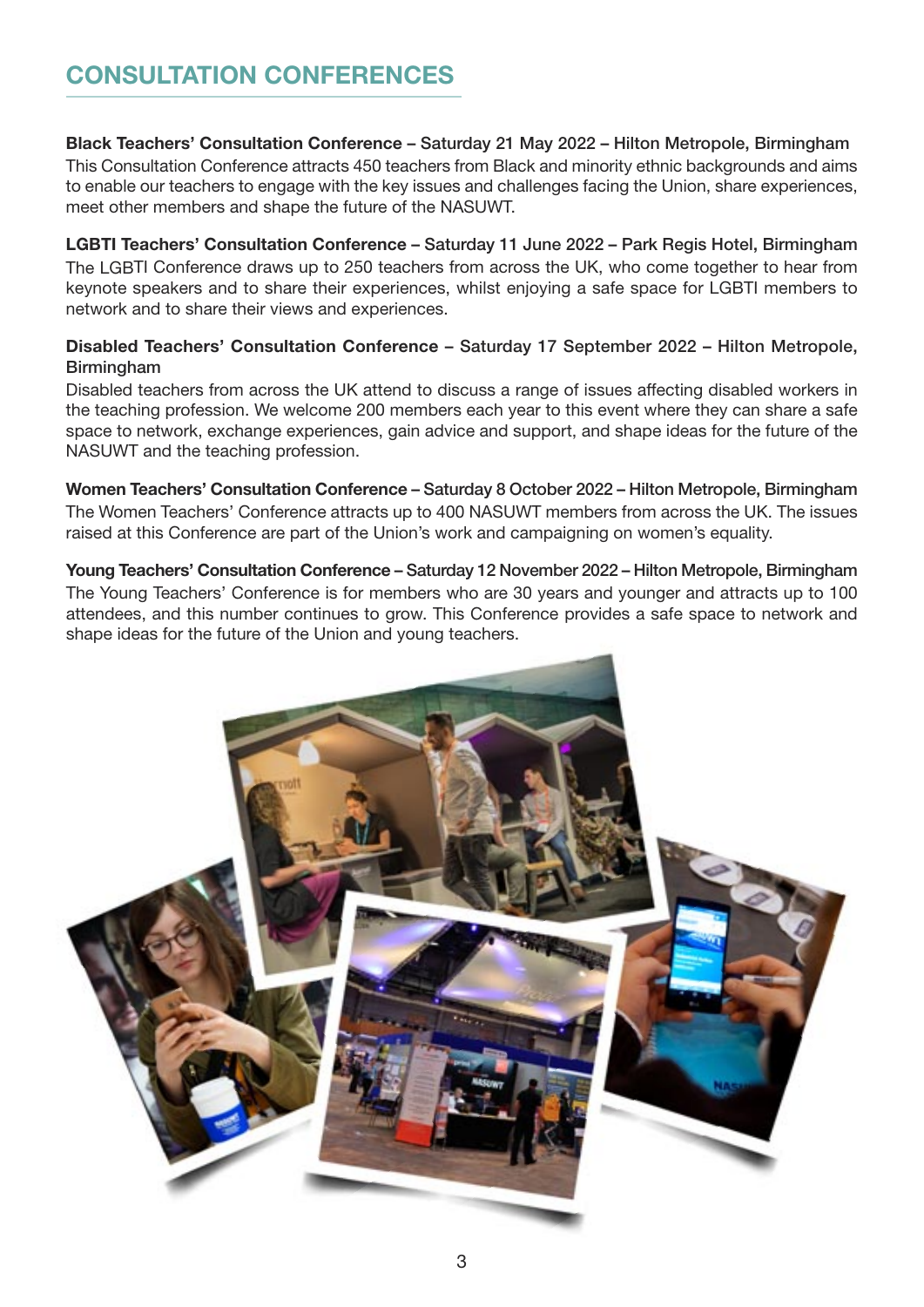CONSULTATION CONFERENCES NASUWT



# BOOKING FORM

#### **Please tick the box for which Conference/s you would like to exhibit at.**

| Black Teachers' Consultation Conference – Saturday 21 May 2022          |
|-------------------------------------------------------------------------|
| LGBTI Teachers' Consultation Conference – Saturday 11 June 2022         |
| Disabled Teachers' Consultation Conference – Saturday 17 September 2022 |
| Women Teachers' Consultation Conference - Saturday 8 October 2022       |
| Young Teachers' Consultation Conference - Saturday 12 November 2022     |

Please e-mail: **exhibitions@mail.nasuwt.org.uk.**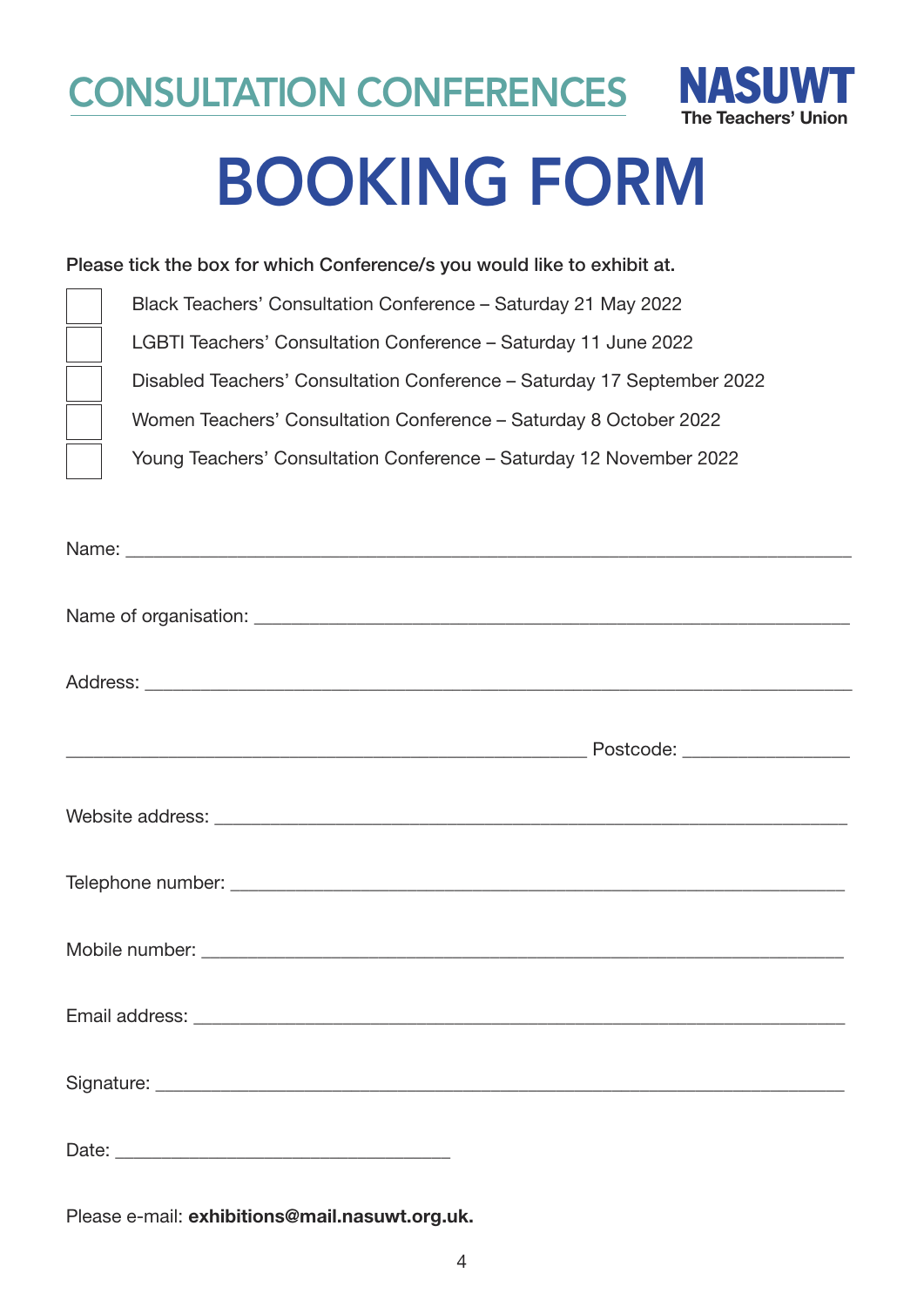#### **1. Definitions**

In these Terms and Conditions, the following definitions will have the meaning attributed to them: "Exhibitor" means any person, firm or company who has contracted with the NASUWT for Space/Shell Scheme at the Exhibition; "Contract" means the contract between the NASUWT and the Exhibitor incorporating these Terms and Conditions, which is formed upon the NASUWT's acceptance of the Exhibitor's application for Space/Shell Scheme or a Sponsorship Package or Sponsorship Packages; "Exhibition" or "Event" means the event detailed on the exhibition and sponsorship opportunities booking form (the "Booking Form") to which these Terms and Conditions are attached; "Venue" means the building in which the Event is taking place. The term "the NASUWT" means the National Association of Schoolmasters Union of Women Teachers; "Rooms" or "Space" means the rooms, space or any part thereof allocated by the NASUWT for use by the Exhibitor at the Event; "Hire Period" means the agreed period during which the Exhibitor is licensed by the NASUWT to use the Space; "Venue Host" is the controller of the Venue; "Services" means those services provided pursuant to clause 20 below; "Sponsorship Package" means any of the sponsorship packages described in the Booking Form. Where a Sponsorship Package is described in the Booking Form as an exclusive option, the NASUWT will not enter into a contract with any party other than the Exhibitor for that Sponsorship Package; and "Exhibition Manual" means the manual issued by the NASUWT to the Exhibitor detailing the Event and including the Booking Form or a copy thereof.

#### **2. Licence and Sub-licence**

- (i) Notwithstanding the Terms and Conditions of the Venue Host, the NASUWT licenses the Exhibitor, subject to these Terms and Conditions, to use the Rooms for the Hire Period for the sole purpose of holding the Event and agrees to provide the Exhibitor with the Services. In the event of conflict between these Terms and Conditions and those of the Venue Host, the Terms and Conditions of the Venue Host will prevail. Where there is a discrepancy between these Terms and Conditions and the Booking Form Terms and Conditions, the Booking Form Terms and Conditions will prevail.
- (ii) The Exhibitor will not assign the benefit of the Contract nor sub-license any right or benefit under it without the written consent of the NASUWT.
- (iii) Any sub-licence will bind the sub-licensee to observe and perform the terms of contract so far as they are capable of applying to the sub-licence.

#### **3. Duration of Exhibition**

Exhibition hours are subject to changes. During these opening times, stands must be staffed by at least one Exhibitor's representative.

#### **4. Application for Stand Space**

Applications for space at the Event must be made on the Booking Form and must contain information required by the Exhibitor to be displayed. The NASUWT may at its sole discretion accept applications by purchase order, in writing or by facsimile, or accept a deposit payment in lieu of the Booking Form and on the understanding that these Terms and Conditions will apply and that a Contract has been formed.

#### **5. Signatories**

The person or persons signing the Booking Form on behalf of the Exhibitor will be deemed to have full authority to do so on behalf of the Exhibitor, and the Exhibitor will have no right to claim against the NASUWT that such a person or persons did not have such authority.

#### **6. Exhibits**

Subject to paragraph 7 of these Terms and Conditions, the Exhibitor will be entitled to exhibit only those items notified in accordance with clause 4 above and specified on the Booking Form.

#### **7. Removal of Exhibits**

The NASUWT reserves the right to require the Exhibitor to remove any exhibit specified on the Booking Form or which is being exhibited at any Exhibition if the NASUWT in its absolute discretion considers that the same is libellous, slanderous or defamatory or is of an obscene nature or may infringe the rights of any third party, or which the NASUWT considers in its absolute discretion to be undesirable or detrimental to the Exhibition, other exhibitors or the general commercial interests of the NASUWT or in contradiction to the aims and objectives of the NASUWT.

#### **8. Payment**

(i) The Exhibitor will pay to the NASUWT such charges at such times as are specified on the Booking Form. All invoices must be paid prior to the Event, otherwise the NASUWT reserves the right to refuse entry into the Exhibition.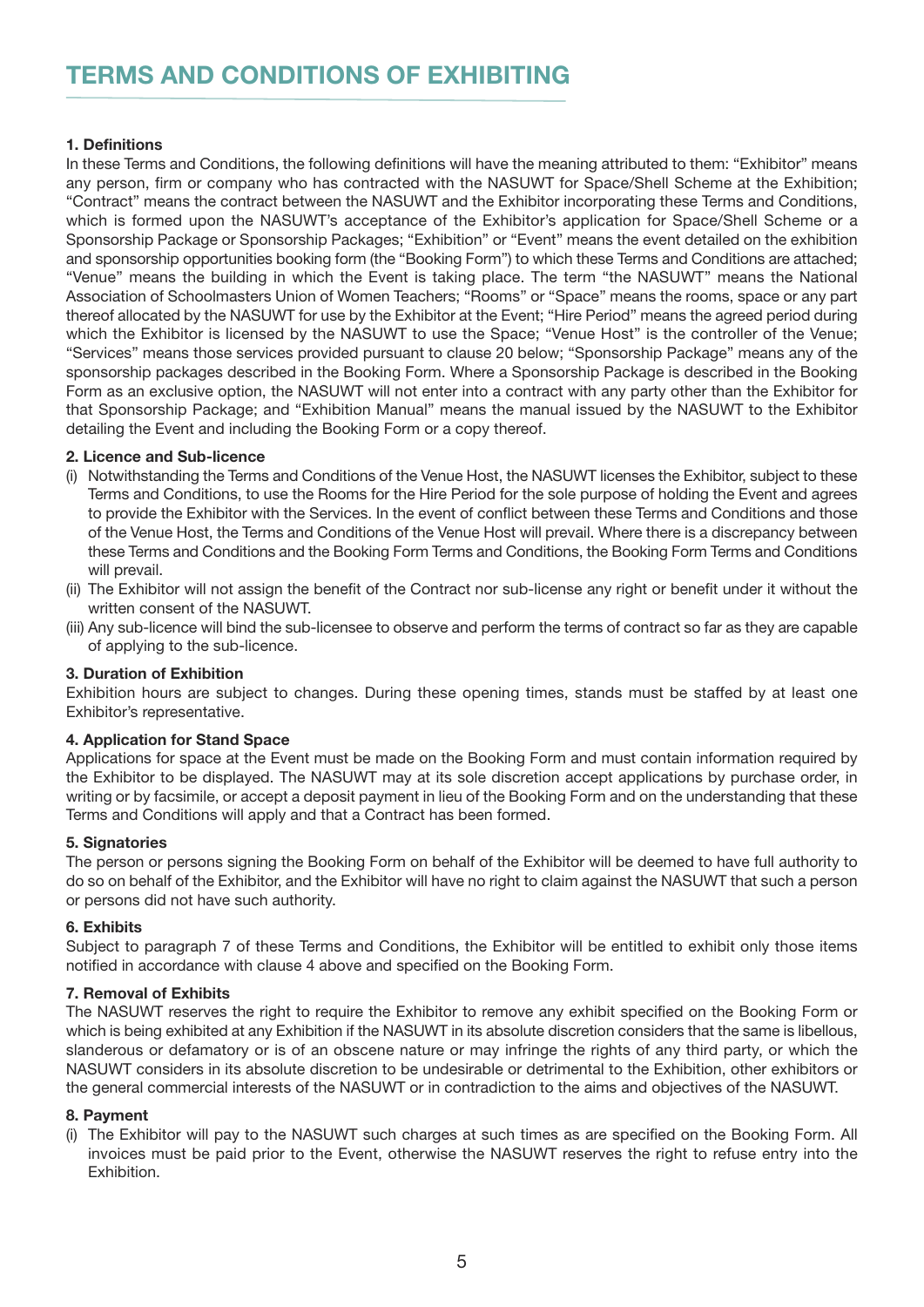- (ii) If any charge is not paid by the due date, such charge will be subject to both interest and a compensation payment at the rates provided in the Late Payment of Commercial Debts (Interest) Act 1998 as amended and supplemented by the Late Payment of Commercial Debt Regulations 2002.
- (iii) The currency of the Contract is pounds sterling. All payments will be made in pounds sterling, or will, if necessary, be converted into pounds sterling at the official rate of exchange of Natwest Bank plc prevailing at the date when payment is received.

#### **9. Cancellation of Space/Shell Scheme or Sponsorship Package**

(i) In the event that the Exhibitor either wishes to cancel their Space/Shell Scheme booking or Sponsorship Package after entering into the Contract or fails to meet any of the payment obligations (whether as to the amounts or dates of payment) detailed on the Booking Form, the NASUWT reserves the right (but without being obliged to do so and without prejudice of any other right or remedy available to the NASUWT) to apply the following cancellation charges and reallocate such space:

Cancellation occurring:

- more than three months prior to the Exhibition the charge incurred will be 50% of total cost (plus VAT);
- less than three months prior to the Exhibition the charge incurred will be 100% of total cost (plus VAT);
- if Space or a Sponsorship Package is booked less than three months prior to the Exhibition and then cancelled, the cancellation charge is 100%.
- (ii) If the Exhibitor wants to cancel, then written notice of such a request must be forwarded to and received by the NASUWT by Recorded Signed For post. For the avoidance of doubt, the NASUWT reserves the right not to accept the Exhibitor's notice of cancellation.
- (iii) Notwithstanding that the NASUWT may resell or reallocate the cancelled Space (or the space by which it is reduced pursuant to clause 10) after payment of the cancellation charges, the NASUWT will be under no obligation to reimburse all or any part of such cancellation charges.

#### **10. Reduction of Space**

Where an Exhibitor wishes to reduce the size of Space/Shell Scheme booking after entry into the Contract, then written notice of such a wish must be forwarded to and received by the NASUWT by Recorded Signed For post. The NASUWT reserves the right to apply the scale of cancellation charges to the total cost according to the amount by which the original Space area is reduced. The NASUWT may resell or reallocate the space in question. The NASUWT is under no obligation to accept notification of such reduction.

#### **11. Relocation**

For the avoidance of doubt, any Contract for Space/Shell Scheme is only for an amount of such Space/Shell Scheme and no acceptance by the NASUWT of the Exhibitor's Booking Form or allocation of the Exhibitor's name to any particular part of any Exhibition floor plan or stand number will constitute any agreement warranty or representation by the NASUWT that the Exhibitor is entitled to exhibit at the Exhibition in such particular location, and the NASUWT reserves the right without being required to give notice to the Exhibitor to alter the layout of any Exhibition floor plan or position of any stand at any time.

#### **12. Space Not Occupied**

The Exhibitor must occupy the Space allocated to them by the Event opening time on the first day of the Exhibition. Any Exhibitor failing to do so will be deemed to have cancelled their space booking. In this event, the Terms and Conditions relating to cancellation will apply and the NASUWT may resell or reallocate such space.

#### **13. Attendance**

The Exhibitor acknowledges that the NASUWT will not be held responsible for the failure of all or any other contracted Exhibitors to attend the Exhibition or the failure of any number of attendees to attend the Exhibition for any reason.

#### **14. Assignment**

The Exhibitor will not be entitled to assign or grant licences in respect of the whole or any part of the Space/Shell Scheme allocated to them, or assign or otherwise deal with their rights and obligations hereunder, nor may any cards, advertisements or printed matter of persons who are not bona fide Exhibitors be exhibited or distributed in any Space/Shell Scheme. This will not apply to persons, firms or companies being subsidiaries, agents or principals of the Exhibitor and who are duly listed on the Booking Form at the time of booking. The NASUWT will be entitled to assign the benefit (subject to the burden) of the Contract without notice to or consent of the Exhibitor.

#### **15. Licensor and Licensee**

The relationship of licensor and licensee will exist between the NASUWT and the Exhibitor in relation to any Space allotted to the Exhibitor. In case of non-payment of any sum due from the Exhibitor (whether formally demanded or not) or of any other breach or non-observance by the Exhibitor of any of these Terms and Conditions, the NASUWT will have the right to revoke the said licence and re-enter on the allotted Space to remove and exclude the Exhibitor and all persons there, without prejudice to the right to recover all sums payable by the Exhibitor hereunder and without prejudice to any other right or remedy available to the NASUWT.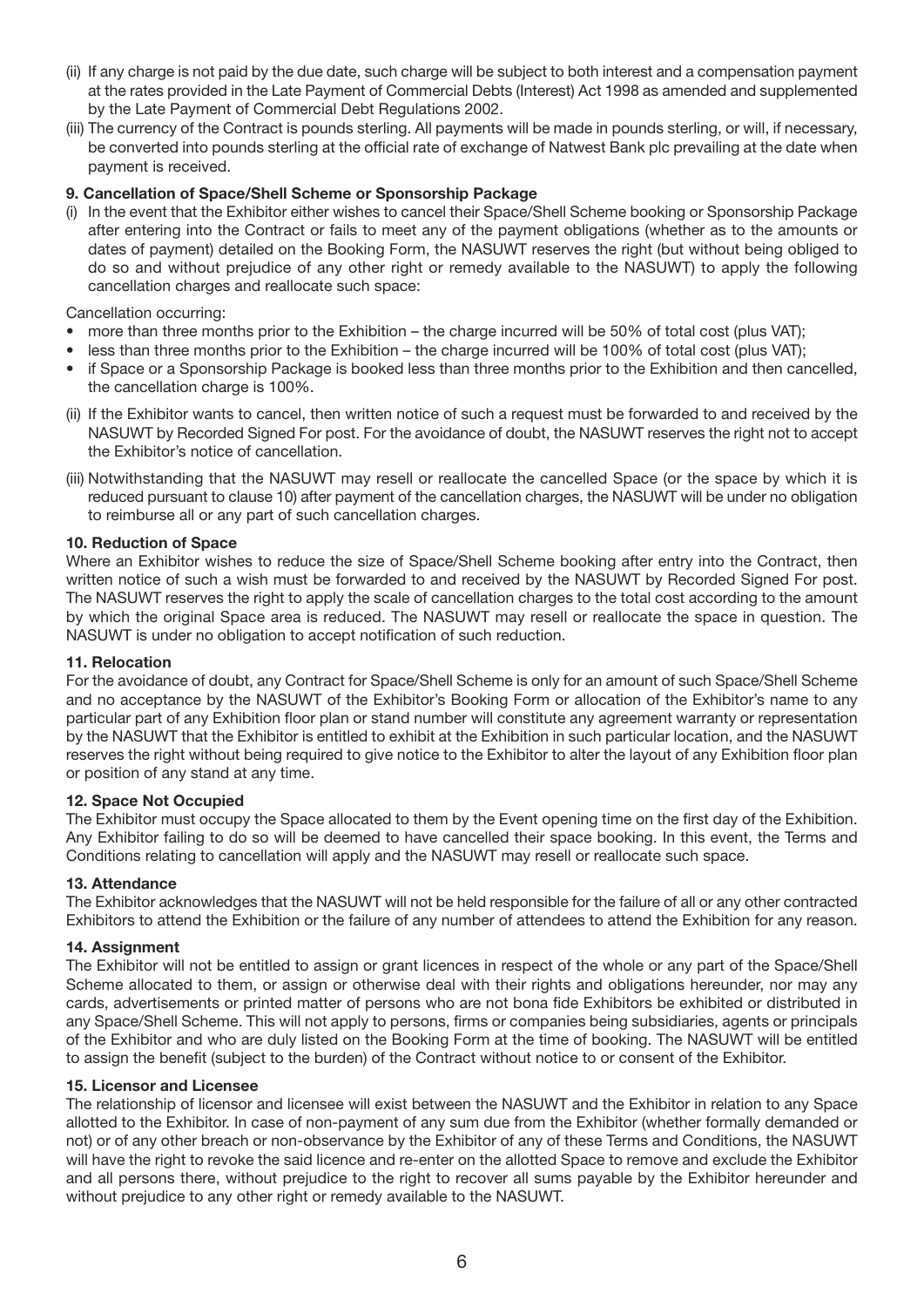#### **16. Promotion and Representation**

- (i) Whilst the NASUWT will use all reasonable endeavours to organise and promote the Exhibition in such manner as it considers appropriate, the NASUWT reserves the right to amend or vary the manner or methods of such organisations and promotions and therefore any statements made by or on behalf of the NASUWT as to audience projections or methods of timing of promotions will constitute only general indications of the NASUWT's promotion and organising strategy and will not amount to any representation or warranty.
- (ii) Any application for Space/Shell Scheme or any acceptance thereof by the NASUWT will not be conditional on the presence or location of any other exhibitor at the same or any other Exhibition and any reference to such conditionality will not apply to the Contract.

#### **17. Postponement or Abandonment**

The Exhibitor will not have any claim against the NASUWT in respect of any loss or damage whatsoever consequent upon the Exhibition failing (for whatever reason) to be held or the Exhibition venue being or becoming wholly or partially unavailable for the holding of the Exhibition for whatever reason. If by rearrangement of postponement of the period of the Exhibition, or by substitution of an alternative Venue for the Exhibition, or by means of any other reasonable matter or thing the Exhibition can be held, the Contract will continue to be binding save that the same will be deemed to be varied so as to allow for any necessary change in Venue, dates or period of the Exhibition, Space size, location or otherwise.

#### **18. Erection of Stands**

The Exhibitor hereby acknowledges that the NASUWT may appoint official stand contractors and, where directed by the NASUWT, the Exhibitor must use the same for construction of the Exhibitor's stand. However, an Exhibitor may be permitted to appoint another contractor recognised by the NASUWT subject to the NASUWT's written consent being obtained in advance. No Exhibitor will be permitted to erect its display goods in such a manner as, in the opinion of the NASUWT, to obstruct the light or impede the view along the open spaces or gangways or to occasion inconvenience or otherwise affect the display of other Exhibitors.

#### **19. Exclusion of Personnel**

The NASUWT reserves the right in its absolute discretion to exclude or remove from the Exhibition any persons whose presence is or is likely to be undesirable, and the NASUWT may exercise such rights notwithstanding that any person is the representative or agent of the Exhibitor or otherwise in any way connected or associated with the Exhibitor.

#### **20. Facilities Provided**

(i) The NASUWT will provide the Space or Rooms with adequate heating, lighting and ventilation.

Heating, Lighting and Electric Power

- (ii) The Exhibitor may:
	- (a) use such electrical and other equipment as are approved by the NASUWT for use in the Space/Shell Scheme; and
	- (b) take such amounts of electricity (from the outlet installed for that purpose) as are reasonably required to operate the equipment referred to in paragraph (a).

#### **Furniture Arrangements**

(iii) It is the Exhibitor's responsibility to provide furniture extra to that detailed on the booking form for their stand via the NASUWT Shell Scheme furniture supplier which will be detailed in the Exhibitor Manual.

#### **Communications, Office Equipment and Office Services**

(iv) The NASUWT reserves the right to prohibit the use of radio transmitting equipment, including portable telephones/fax machines. All such equipment must be approved prior to use in the Venue by the NASUWT.

#### **21. Films, Photographers, Videotapes**

- (i) No film, videotapes or photographs of the interior of the Venue may be made or taken without the written permission of the NASUWT.
- (ii) No later than 30 days before the beginning of the Hire Period, the Exhibitor will inform the NASUWT in writing of the title and content of any films or videotapes which are to be shown in the Venue.
- (iii) The NASUWT reserves the right to prohibit, at any time, whether before or after the Hire Period has started, the showing of any film or videotape or the display of any photograph in the Venue.

#### **22. Care of the Venue (in Accordance with the Venue's Terms and Conditions)**

- (i) The Exhibitor will use the Venue so that it is at all times maintained in a clean, tidy and safe condition.
- (ii) The Exhibitor will ensure that no person:
	- (a) fixes anything to the structure or contents of the Venue;
	- (b) marks, soils or damages the structure or contents of the Venue;
	- (c) paints or constructs (save by way of approved prefabricated components) any object or structure inside the Venue;
	- (d) leaves anything in, or in any way obstructs, an emergency exit or emergency stairwell, or obstructs any notice of any emergency exit.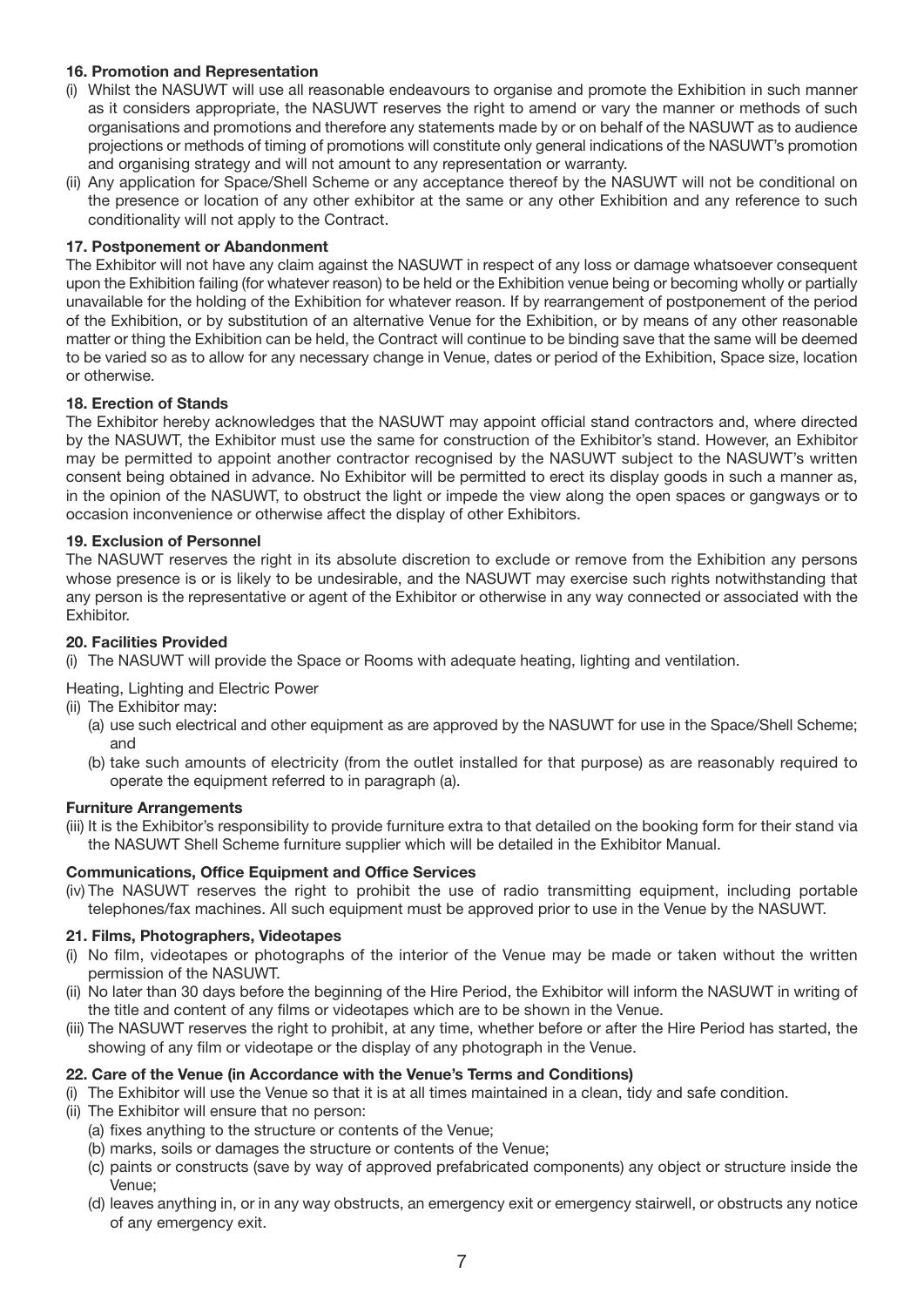#### **23. Health and Safety**

The Exhibitor and its representatives or agents will comply in all respects with the current Health and Safety at Work Act 1974 or regulations made thereunder and any legislation amending or consolidating the same and in particular but not limited to the clauses below.

#### Fire Precautions

(i) All materials used for building, decorating or covering stands must be of non-flammable material. Exhibitors must comply with all instructions given by the relevant authorities to avoid the risk of fire or any other risk.

#### Hazardous Substances

- (i) The Exhibitor will ensure that no hazardous substance, article or equipment is brought into the Venue in connection with the Event.
- (ii) If, in the opinion of the NASUWT, the Exhibitor or any other person proposes to bring, or has brought into the Venue in connection with the Event, any substance, article or item of equipment that is potentially hazardous, the Exhibitor will ensure that any requirements the NASUWT may impose in relation to the transportation, storage, protection, use or other dealing with that substance, article or item of equipment are complied with.
- (iii) In this condition, a substance or article or an item of equipment is "Hazardous" if, in the opinion of the NASUWT, it may create a risk of fire, explosion or the release of noxious gases, or may soil or cause damage to the Venue or its contents, or may create any risk to the health and safety of occupants of the Venue.

Electrical Equipment and Installations

- (i) The Exhibitor will ensure that no electrical equipment is used in such a way as to damage or otherwise interfere with the electrical installations of the Venue.
- (ii) The NASUWT may, at its sole discretion, require that any electrical equipment will not be used, and, if the NASUWT thinks fit, may require such equipment to be removed from the Venue.
- (iii) All temporary electrical installations are to be provided by approved electrical contractors and comply with the requirements of the current edition of IEE "Regulations for Electrical insertions".

#### **24. Cleaning of the Venue**

- (i) The Exhibitor will no later than the end of the Hire Period:
	- (a) remove from the Venue anything which has been brought into the Venue (other than things brought into the Venue by the NASUWT) for the purposes of, or in connection with, the Event;
	- (b) ensure that the Rooms are clean, undamaged and free from rubbish.
- (ii) If, in the opinion of the NASUWT, the Exhibitor has failed to comply with paragraph (i) of this condition, the NASUWT may, in place of the Exhibitor but at the Exhibitor's expense, do all that is necessary to comply with that paragraph.

#### **25. Failure of Exhibitor to Vacate after the Hire Period**

If the Exhibitor, or any representative, agent or contractor of it, fails to vacate the Rooms by the end of the Hire Period or to remove from the Venue anything brought into the Venue for the purposes of, or in connection with the Event, the Exhibitor will be liable to pay the NASUWT on demand:

- (a) without prejudice the costs recoverable under conditions 14 and 16, any costs incurred by the NASUWT as a result of that failure; and
- (b) the amount of any claim made against the NASUWT by any other person delayed in, or prevented from, obtaining access to the Rooms or the Venue for a subsequent event.

#### **26. Disposal of Articles Left in the Venue**

(i) The NASUWT will have the right to remove and discard anything left in the Venue after the Hire Period has ended. If anything appears to the NASUWT to be an article of value, it may, if it thinks fit, store such an article. The NASUWT accepts no liability for the safekeeping of such stored articles; they are stored at the Exhibitor's sole risk.

#### Charges for Storage and Disposal

- (ii) The Exhibitor will be liable to pay the NASUWT's reasonable charges (which will be deemed to be charges payable under the Contract) for:
	- (a) doing whatever is necessary to ensure compliance with paragraph (i) of condition 24;
	- (b) storing anything in accordance with paragraph (i) of this condition.
- (iii) If the Exhibitor fails to pay the amounts which it is liable to pay under paragraph (ii) of this condition within 30 days of an invoice for those amounts being submitted, the NASUWT may sell any stored article and set off the proceeds of sale against any sum due to the NASUWT under the Contract.
- (iv) For the avoidance of doubt, it is hereby declared that the right of set off under paragraph (iii) of this condition is without prejudice to any other right of set off exercisable by the NASUWT.

#### **27. Refreshments**

The Exhibitor will not, and will ensure that persons entering the Venue in connection with the Event do not, bring into the Venue any food, liquor or other refreshments for consumption on the premises.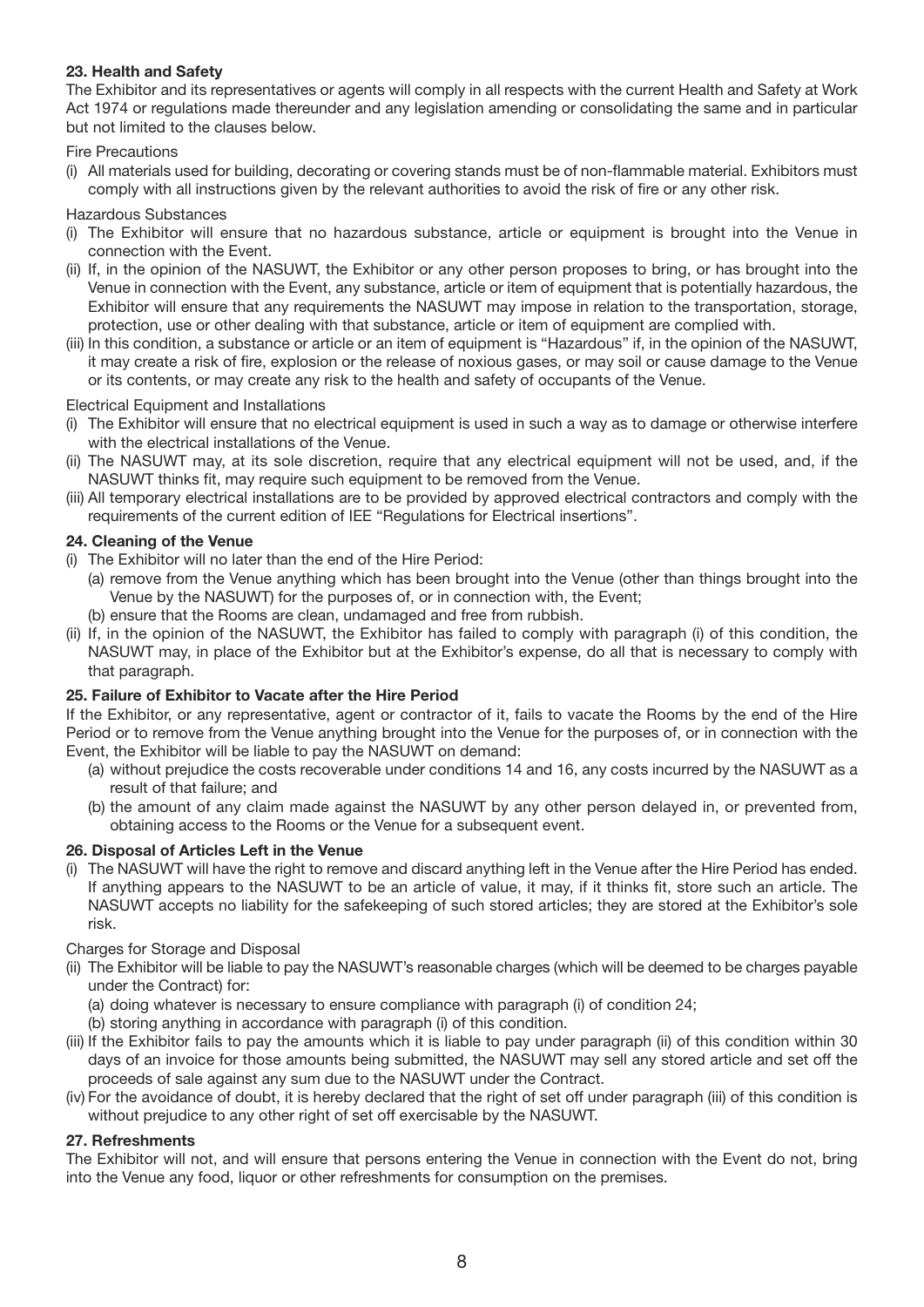#### **28. Soliciting Money**

The Exhibitor will ensure that no person using the Venue is solicited for money, whether for charitable or any other purpose, without the written consent of the NASUWT.

#### **29. Compliance with Statutes**

The Exhibitor will ensure that all legislation relating to the use of the Venue for the Event, and any duty to obtain any licence or approval from any person or authority, is complied with.

#### **30. Security Badges**

- (i) The NASUWT reserves the right to request any person within the Venue to produce acceptable proof of identity.
- (ii) The NASUWT requires that any person within the Venue will wear a security badge issued either by the NASUWT, or by the Exhibitor after NASUWT approval.
- (iii) The NASUWT reserves the right to refuse to issue, or approve the issue of, a security badge to any person, and withdraw any security badge already issued.

#### **31. Security Procedures**

- (i) Notwithstanding any provision contained elsewhere in these Terms and Conditions, the entry of any person or anything into the Venue is conditional upon that person or thing complying with such security procedures as may at any time be in force.
- (ii) Without prejudice to the generality of paragraph (i), the NASUWT may require any person or thing to be searched, and may require any container or item of equipment to be opened for inspection.

#### **32. Right to Eject**

Notwithstanding any provision contained elsewhere in these conditions, the NASUWT reserves the right, in its sole discretion, to:

- (a) require a person, whether or not a security badge has been issued to that person, to leave the Venue or any part of the Venue;
- (b) refuse to permit anything to be brought into, or require anything to be removed from, the Venue or any part of the Venue.

#### **33. Right of Entry**

The NASUWT reserves the right to enter any part of the Rooms/Space/Shell at any time during the Hire Period.

#### **34. Termination by the NASUWT for Breach or Anticipated Breach**

- (i) If the Exhibitor, its representatives, employees, agents, consultants, sub-contractors, or licensees or invitees or any person using the Venue breaches or fails to observe or perform any of the Terms and Conditions of the Contract, or if the Exhibitor fails to secure their observance or performance or if it appears to the NASUWT that:
	- (a) the Exhibitor intends to use the Venue for any purpose other than the Event specified in the Contract; or
	- (b) the Event may lead to a breach of the peace, or acts of violence may occur or damage may be caused to the Venue or its contents; or
	- (c) the nature of the Event or of any item in its programme is such as to render it undesirable that it should take place in a building under the control of the NASUWT;

then the NASUWT may, without prejudice to any accrued rights against the Exhibitor, forthwith and without notice terminate the Contract.

- (ii) The Exhibitor will, immediately on such termination, vacate the Venue and cause all persons and things which it has caused to be in the Venue in connection with the Event to leave or be removed.
- (iii) The NASUWT will be entitled to retain all sums paid under the Contract, and the Exhibitor will be liable to pay forthwith the balance of any charges payable under or in connection with the contract, and any costs incurred by the NASUWT, or for which the NASUWT may become liable in connection with the Event.
- (iv) The Exhibitor will have no claims against the NASUWT for any loss or damage the Exhibitor sustains nor any liability the Exhibitor incurs in consequence of such termination by the NASUWT.

#### **35. Termination by the NASUWT on Insolvency or Winding Up**

- (i) The NASUWT may, without prejudice to any accrued rights against the Exhibitor, terminate the Contract without notice forthwith if:
	- (a) the Exhibitor is a company, and the company passes a resolution or the court makes an order that it should be wound up or that an administrator be appointed, or if the Exhibitor makes an arrangement with its creditors, or if a receiver or manager or administrator on behalf of a creditor is appointed, or if circumstances arise which entitle the court or a creditor to appoint a receiver, manager or administrator or which entitle the court to make a winding up order; or
	- (b) the Exhibitor being individual at any time becomes bankrupt, or has a receiving order made against him, or makes any composition or arrangement with or for the benefit of his creditors, or purports to do so; or
	- (c) the Exhibitor and any partner thereof at any time becomes bankrupt, or has a receiving order made against him, or makes any composition or arrangement with or for the benefit of his creditors, or purports to do so.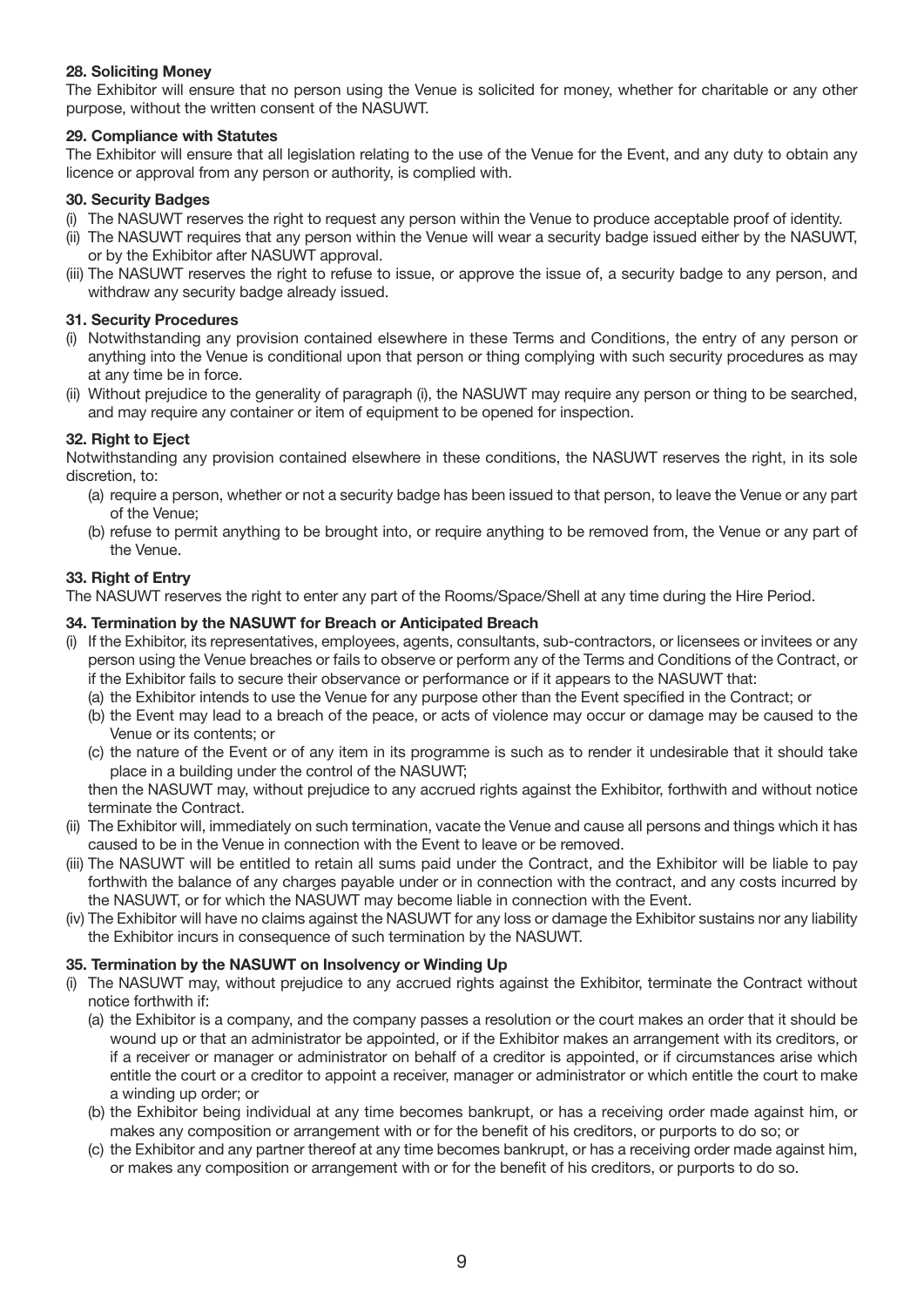(ii) In the event of such termination, the NASUWT will be entitled to retain any deposit or sum of money that has been paid, and the Exhibitor, his trustees in bankruptcy, receiver, liquidator or administrator will have no claim against the NASUWT in respect of such termination, nor for any liability, damage or loss the Exhibitor has sustained or may sustain in consequence of such termination.

#### **36. No Fault Termination**

- (i) If the Contract is terminated for any reason other than an event identified in clauses 9 or 35, then clause 36 will apply, without prejudice, to any other right or remedy of either party available under the Contract.
- (ii) The NASUWT may at any time by one month's written notice (a "Termination Notice") terminate the Contract.
- (iii) In that event, the NASUWT will refund the Exhibitor the whole of the amount received by the NASUWT from the Exhibitor in relation to the contract.

#### **37. Force Majeure**

- (i) The NASUWT will not be liable for any loss or damage caused by any interruption in or failure to provide any staff, Services or Rooms where such failure is due to causes beyond the control of the NASUWT.
- (ii) If the NASUWT, by reason of circumstances beyond its control, fails to provide the Rooms or a material part of the Rooms ready for use by the beginning of the Hire Period, then (unless the parties otherwise agree) the Contract will terminate forthwith. The NASUWT will be under no liability whatsoever to the Exhibitor or any sub-licensee for any loss or damage that they may sustain in consequence of such termination.
- (iii) If the Contract terminates under this condition, the Exhibitor will be repaid all sums paid under the contract, subject to the deduction of an amount equal to the sum of the costs incurred by the NASUWT up to the date of termination, and that part of the charges attributable to that part of the Hire Period that has elapsed prior to such termination.
- (iv) In this condition, 'causes beyond its control' includes, but is not limited to, fire, flood, riot, civil commotion, explosion of any kind, strike, lockout, labour difficulties, war, shortage of materials, interruption of transport, water, electricity, gas or other services, and the need to execute urgent repairs to the Venue.

#### **38. Exhibitor's Liability**

- (i) The Exhibitor will be liable for any loss, damage, personal injury or death arising out of or in connection with the Event, except to the extent that such loss, damage etc is caused by the negligence of the NASUWT, its representatives or agents.
- (ii) The Exhibitor indemnifies the NASUWT against the costs or expenses incurred in respect of any claim brought against the NASUWT in relation to any of the matters referred to in paragraph (i).
- (iii) The phrase 'representatives or agents' mentioned in paragraph (i) will not include any person authorised by the NASUWT to provide a catering service at the Venue.

#### **39. Insurance**

- (i) The Exhibitor will take out before the Event and maintain during the Hire Period public liability insurance in respect of its liabilities:
	- (a) with an insurer approved by the NASUWT; and
	- (b) of an amount not less than two million pounds sterling.
- (ii) The Exhibitor will, at the request of the NASUWT, produce before the Event a certificate of insurance for inspection by the NASUWT.

#### **40. Notices**

- (i) Any notice or communications to be given to the Exhibitor may be sent by post to the address of the Exhibitor (or where the Exhibitor is contracting through an agent, that agent) appearing in the Contract or such other address of which the Exhibitor or that agent may have given the NASUWT written notice.
- (ii) If any notice or communication is sent by post, that notice or communication will be deemed to have been received on the date when, in the ordinary course of the post, it would have been delivered.

#### **41. Variation**

- (i) The Contract contains all the terms of the agreement made between parties and those terms will not be varied or added to except by a written agreement signed by both parties.
- (ii) No statement in any pamphlet or brochure issued by the NASUWT in connection with the Event constitutes a term of the contract, nor a representation in reliance upon which the Contract has been entered into.

#### **42. Joint and Several Liability**

If the expression 'the Exhibitor' includes more than one person, those persons will be jointly and severally liable under the terms of the Contract.

#### **43. English Law**

The parties agree that English Law will govern this Contract and the English Courts will have non-exclusive jurisdiction to settle any disputes that may arise out of or in connection with the Contract.